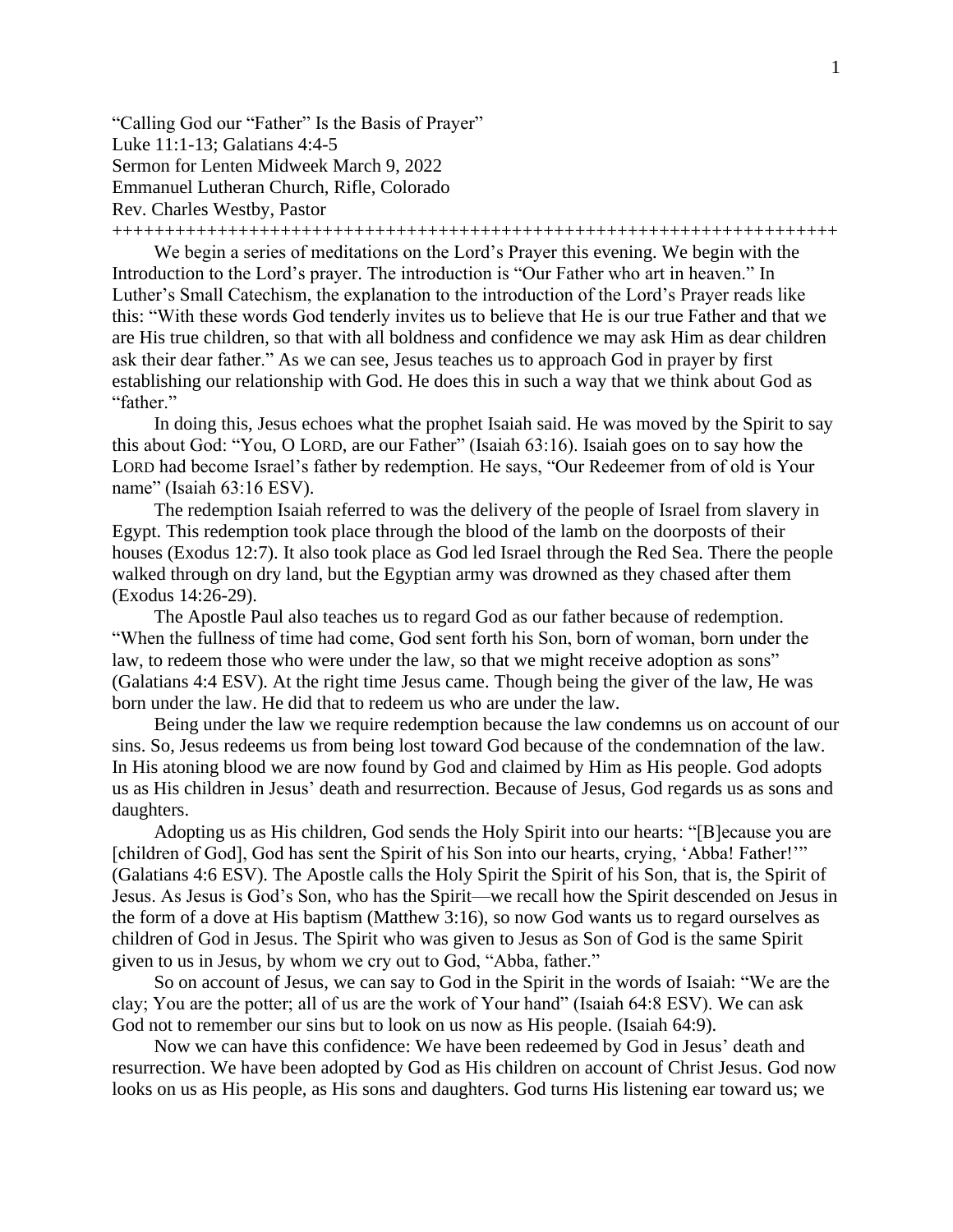have His grace and favor. This has taken place by the redemption we have in Christ Jesus. This has also taken place for each of us in Holy Baptism, where God connects us to Jesus in the Spirit and so calls us sons and daughters. Being redeemed to be God's children becomes the basis of prayer. These are the reasons why Jesus teaches us to address God as "father" or "our father in heaven" when we pray.

By the way, there is a difference in Luke's and Matthew's presentation of Jesus giving the Lord's Prayer. It is just "father" in Luke's account (Luke 11:2). It is "Our father in heaven" in Matthew's account (Matthew 6:9).

But then what does Jesus intend for it to mean to regard God as our father in prayer. This is an important question because, among other things, the word "father" may not have good connotations for some if they have had a difficult relationship with their earthly fathers. Jesus draws this comparison or tells us a little parable. What father among us, Jesus says, would give his child a serpent if he or she asks for a fish? Or if his child asks for an egg, will give a scorpion? (Luke 11:11-12). Jesus means to say that if we think that no earthly father would or should give his child a scorpion if he asks for an egg, then our heavenly Father certainly won't either. So, Jesus says that if earthly fathers give good gifts to their children, so our heavenly father gives good things to those who ask him (Matthew 7:11).

Saying that the father gives good things to those who ask him is the way Matthew's Gospel says it. In Luke's Gospel it goes like this: "How much more will the heavenly Father give the Holy Spirit to those who ask him" (Luke 11:13). Matthew's Gospel says "good things." Luke's Gospel says "the Holy Spirit."

It is a good thing for us that we have it said both ways in God's word. For we need good things from God our Father that have to do with our lives here on earth. Maybe we hear Matthew's "good things" in this way. We also need this in spiritual matters, however. Matthew's way of saying it encompasses all of it, both body and soul. But just so we do not lose sight of the fact that we need the Holy Spirit always in our lives to strengthen us in our hearts and minds, Luke tells us that the Father will give the Holy Spirit as we ask Him.

We need the Holy Spirit from God our Father for several reasons. We need to the Holy Spirit to strengthen our faith and hope; to renew our hearts and minds to hold fast to God's teaching and walk according to His will; to bear the fruit of Spirit. We need the Holy Spirit to give us courage and perseverance to face the trials, challenges, and heartbreaks of life in our pilgrimage in this world (Romans 8:26). So Jesus teaches us to ask our father to give us the Holy Spirit always to do these vitally important things. And as the father in heaven is good, He does not deprive us of this.

So by teaching you to regard God as father, Jesus teaches you to believe that God is compassionate toward you. He always completely understands you. You have His favor and the commitment of His love and faithfulness that never fails. God as father means that God will never abandon You, but is always inclined toward you with an ear that hears and a heart that cares deeply. God is not capricious. He does not play games with you. He does not lie to you. He is true and good. And He is always there with His grace and mercy.

By calling God our father, Jesus invites us to believe these things about God because God has redeemed us unto Himself in Jesus. Believing these things then becomes the basis and power of prayer. It is the reason for seeking, asking, and knocking (Luke 11:10). It is the reason why the psalmist can say, and we with the psalmist: "Hear my cry, O God. Attend to my prayer" (Psalm 61:1 NKJV). With the instruction to regard God as our Father, comes the promise that He does hear our cry and attend to our prayer.